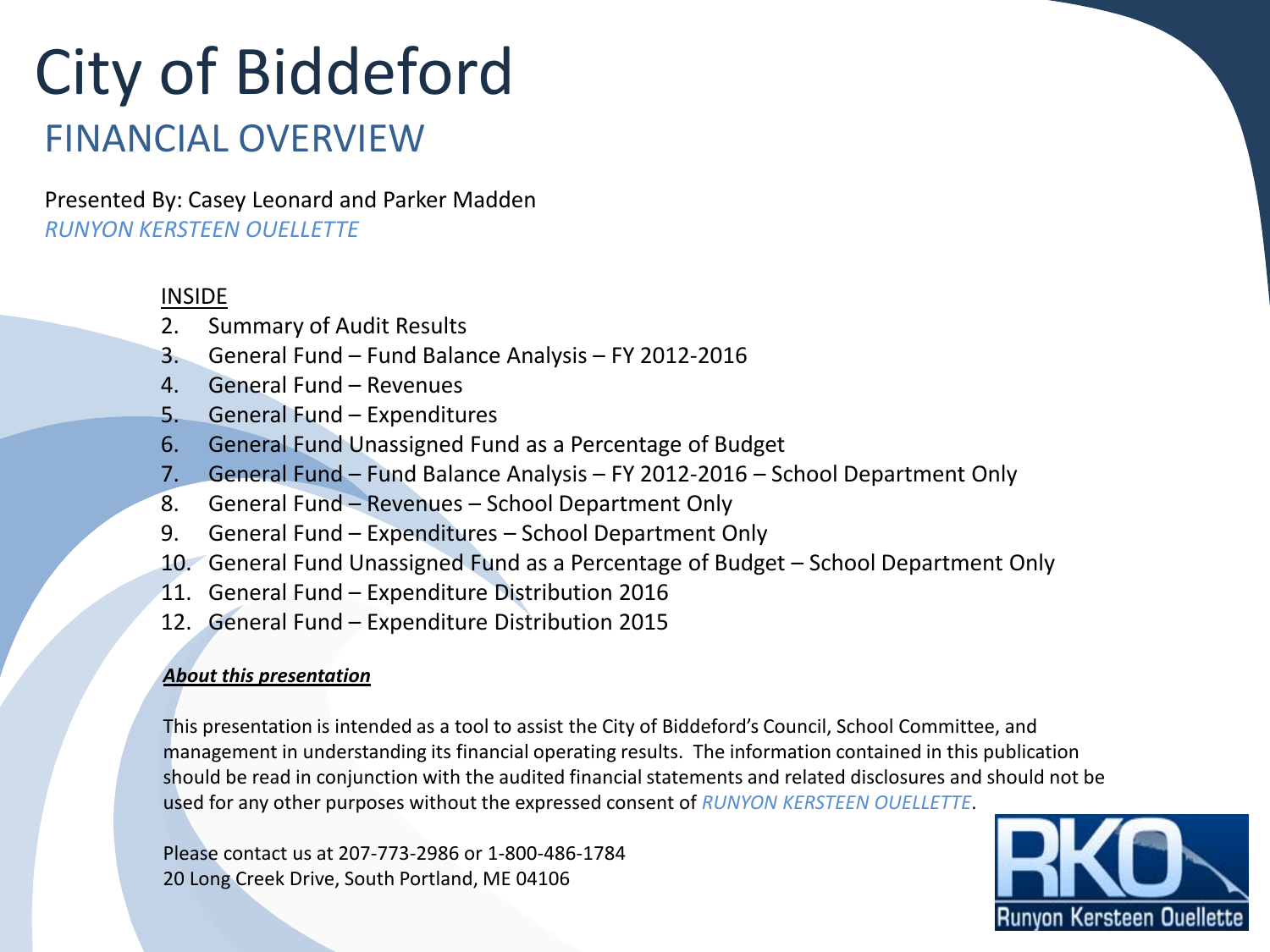#### SUMMARY OF AUDIT RESULTS

- Financial Statement Opinion Unmodified
- Report Required by *Government Auditing Standards* (GAS)
	- No Material Weaknesses
	- No Significant Deficiencies
- Reports Required by Uniform Guidance
	- Major Program Tested
		- Child Nutrition Cluster
			- No Findings

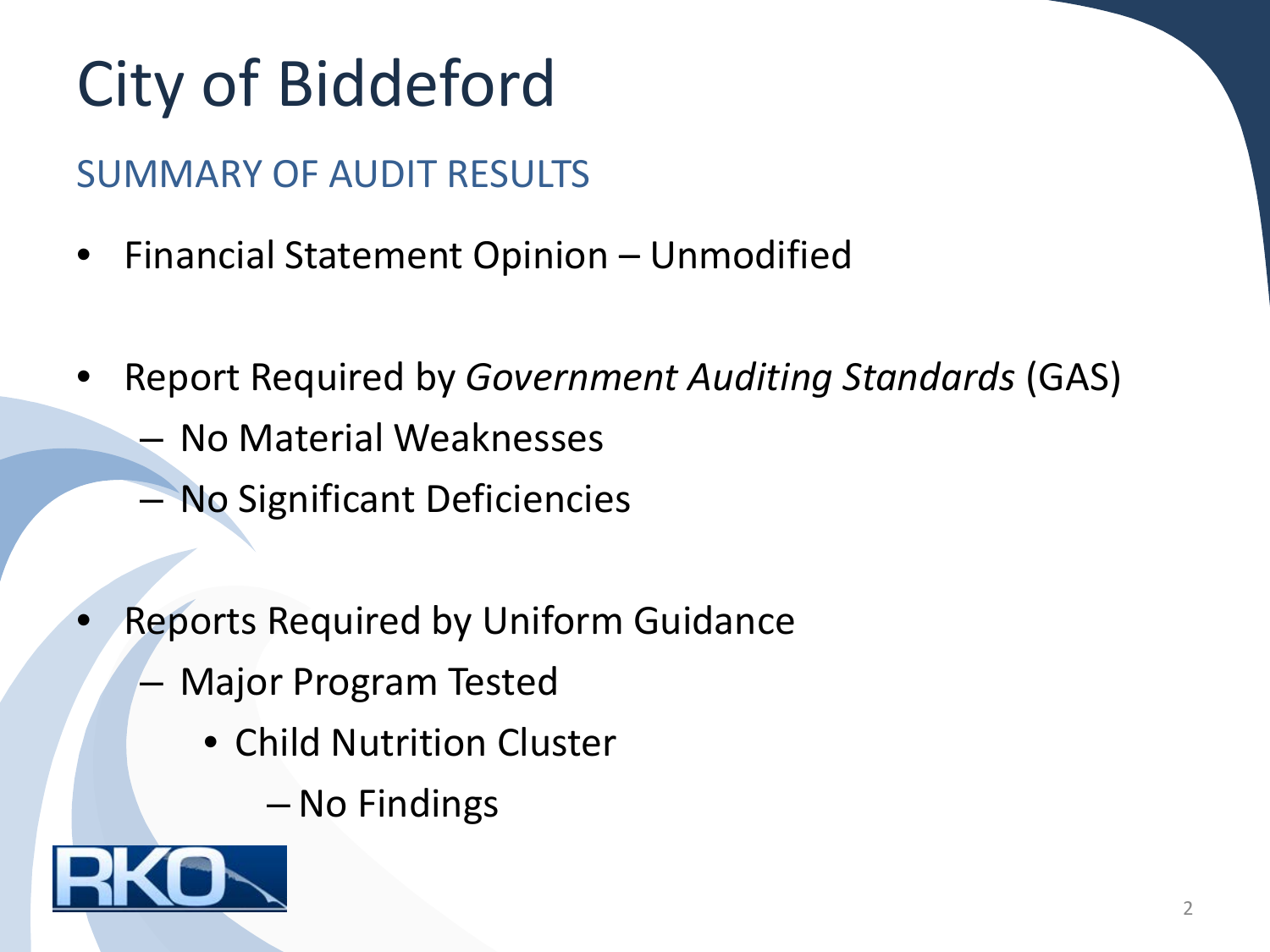#### GENERAL FUND - FUND BALANCE ANALYSIS - FY 2012-2016



*Total fund balance increased \$1,603,946 over the prior fiscal year.*



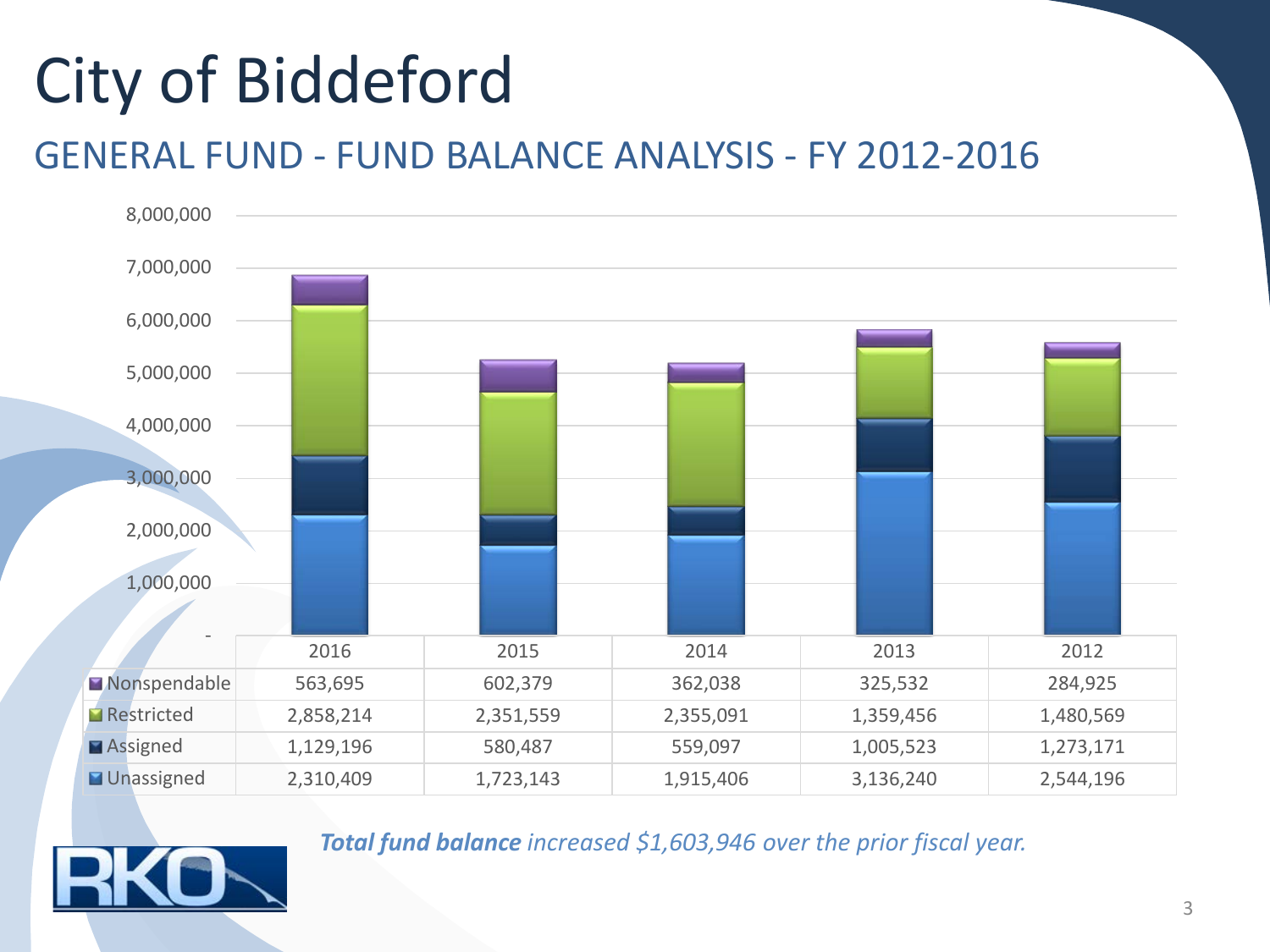### City of Biddeford GENERAL FUND - REVENUES

|                                                    | <b>Budget</b> | <b>Actual</b> | <b>Variance</b> |
|----------------------------------------------------|---------------|---------------|-----------------|
| <b>Taxes</b>                                       | \$45,709,487  | 46,447,504    | 738,017         |
| State revenue sharing                              | 1,220,000     | 1,314,893     | 94,893          |
| K-12 education                                     | 10,211,666    | 11,037,895    | 826,229         |
| <b>Adult education</b>                             | 301,033       | 245,826       | (55, 207)       |
| Non-school                                         | 4,272,921     | 4,333,054     | 60,133          |
| <b>Total revenues</b>                              | 61,715,107    | 63,379,172    | 1,664,065       |
| Transfers in                                       | 160,660       | 155,906       | (4, 754)        |
| Capital lease proceeds                             | 502,339       | 165,132       | (337, 207)      |
| Use of restricted fund balance                     | 1,339,136     |               | (1,339,136)     |
| Use of assigned fund balance                       | 88,991        |               | (88,991)        |
| <b>Total revenues and other</b><br>revenue sources | \$63,806,233  | 63,700,210    | (106, 023)      |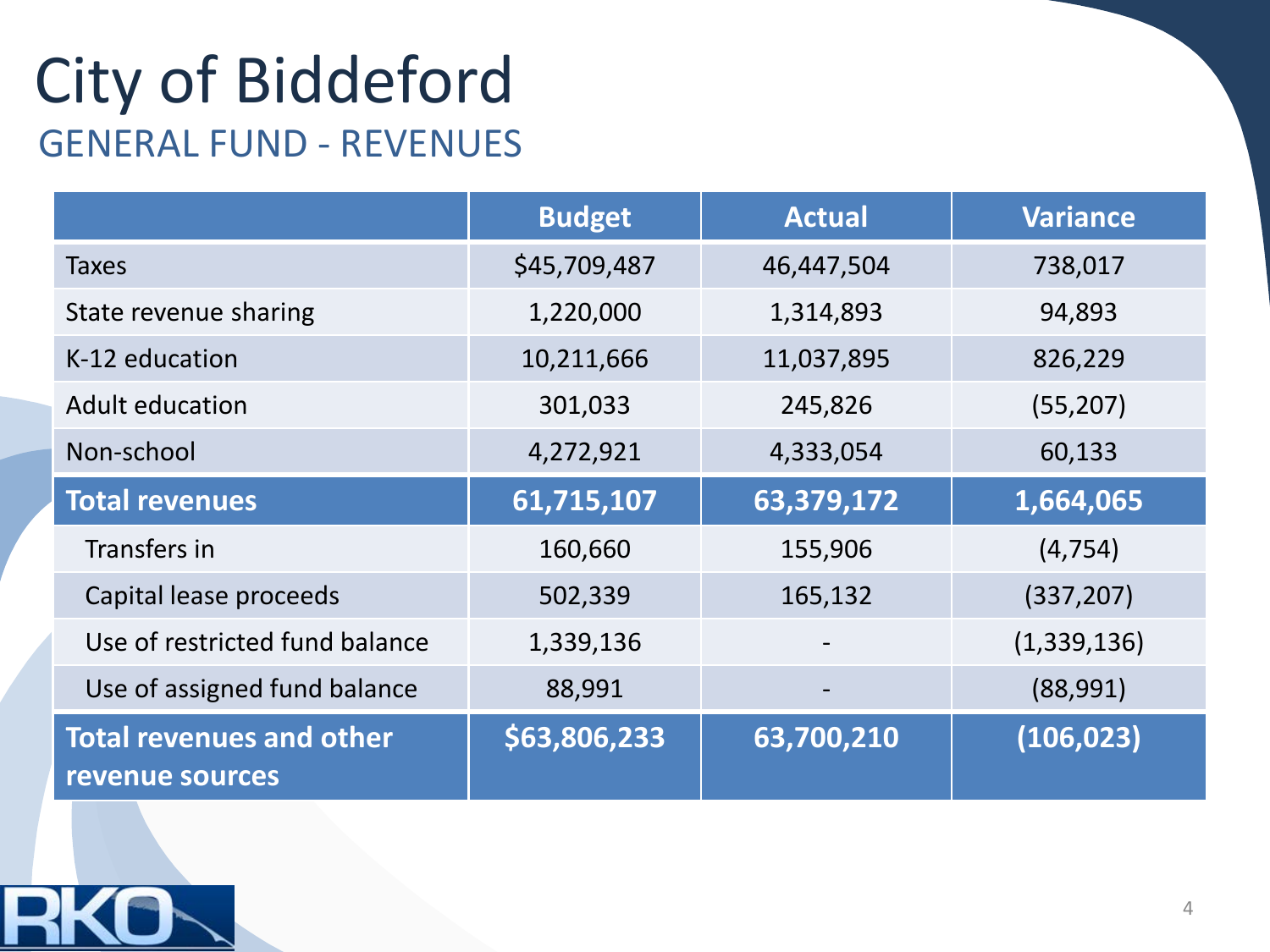### City of Biddeford GENERAL FUND - EXPENDITURES

|                                                              | <b>Budget</b> | <b>Actual</b> | <b>Variance</b> |
|--------------------------------------------------------------|---------------|---------------|-----------------|
| General government                                           | \$4,542,423   | 4,050,306     | 492,117         |
| <b>Public Services</b>                                       | 2,166,566     | 2,020,272     | 146,294         |
| <b>Public Safety</b>                                         | 11,935,287    | 11,742,905    | 192,382         |
| <b>Public Works</b>                                          | 5,660,822     | 5,429,610     | 231,212         |
| <b>County Tax</b>                                            | 1,292,359     | 1,228,999     | 63,360          |
| Education (including debt service)                           | 34,651,534    | 33,578,915    | 1,072,619       |
| Debt service (City)                                          | 2,165,496     | 2,144,939     | 20,557          |
| Capital outlay                                               | 791,746       | 744,050       | 47,696          |
| <b>Total expenditures</b>                                    | 63,206,233    | 60,939,996    | 2,266,237       |
| Transfers out                                                | 600,000       | 650,000       | (50,000)        |
| <b>Total expenditures and other financing</b><br><b>uses</b> | \$63,806,233  | 61,589,996    | 2,216,237       |

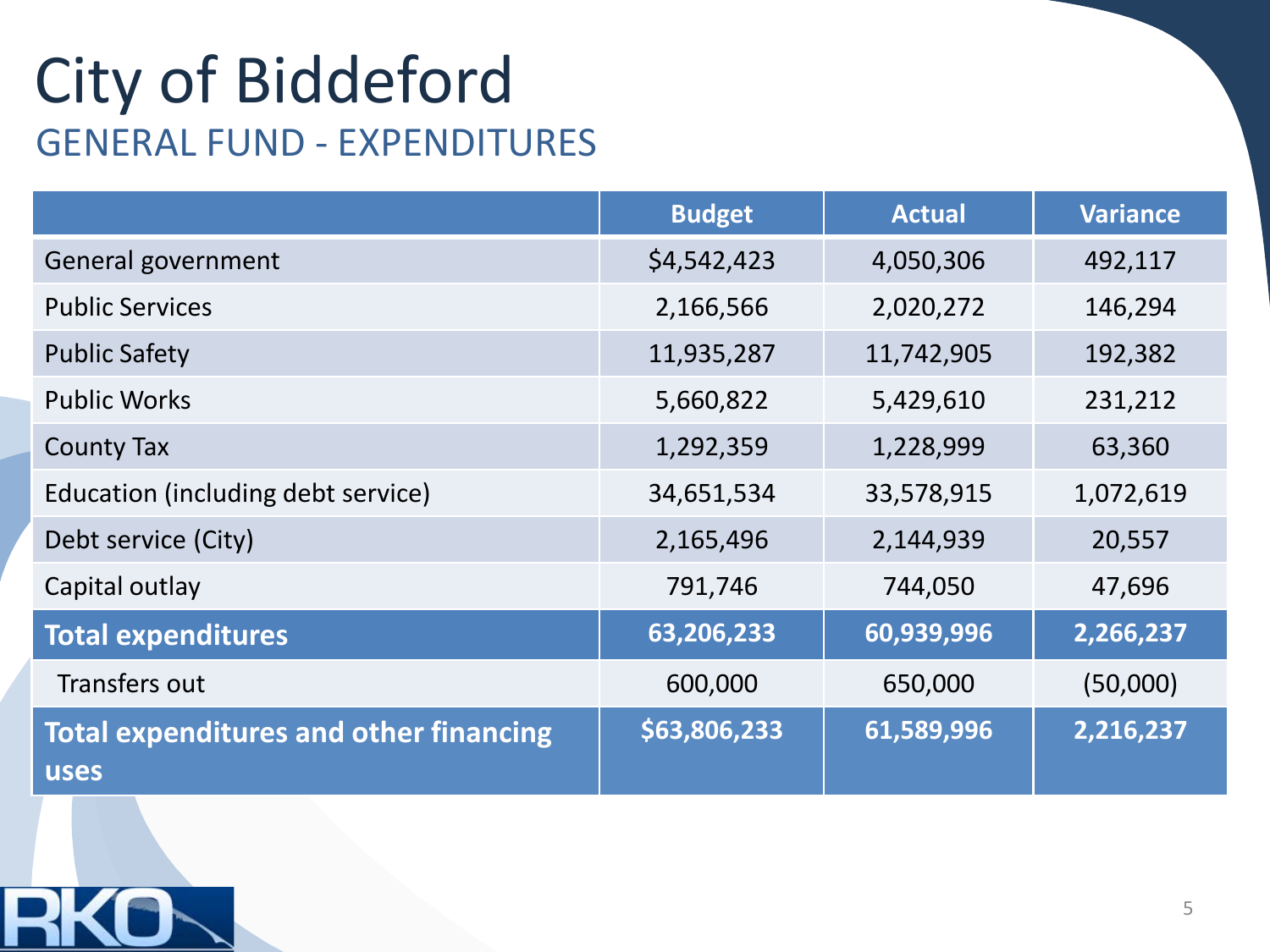#### GENERAL FUND – UNASSIGNED FUND BALANCE AS A PERCENTAGE OF BUDGET





*Unassigned fund balance as a percentage of budget increased 0.86% over the prior year.*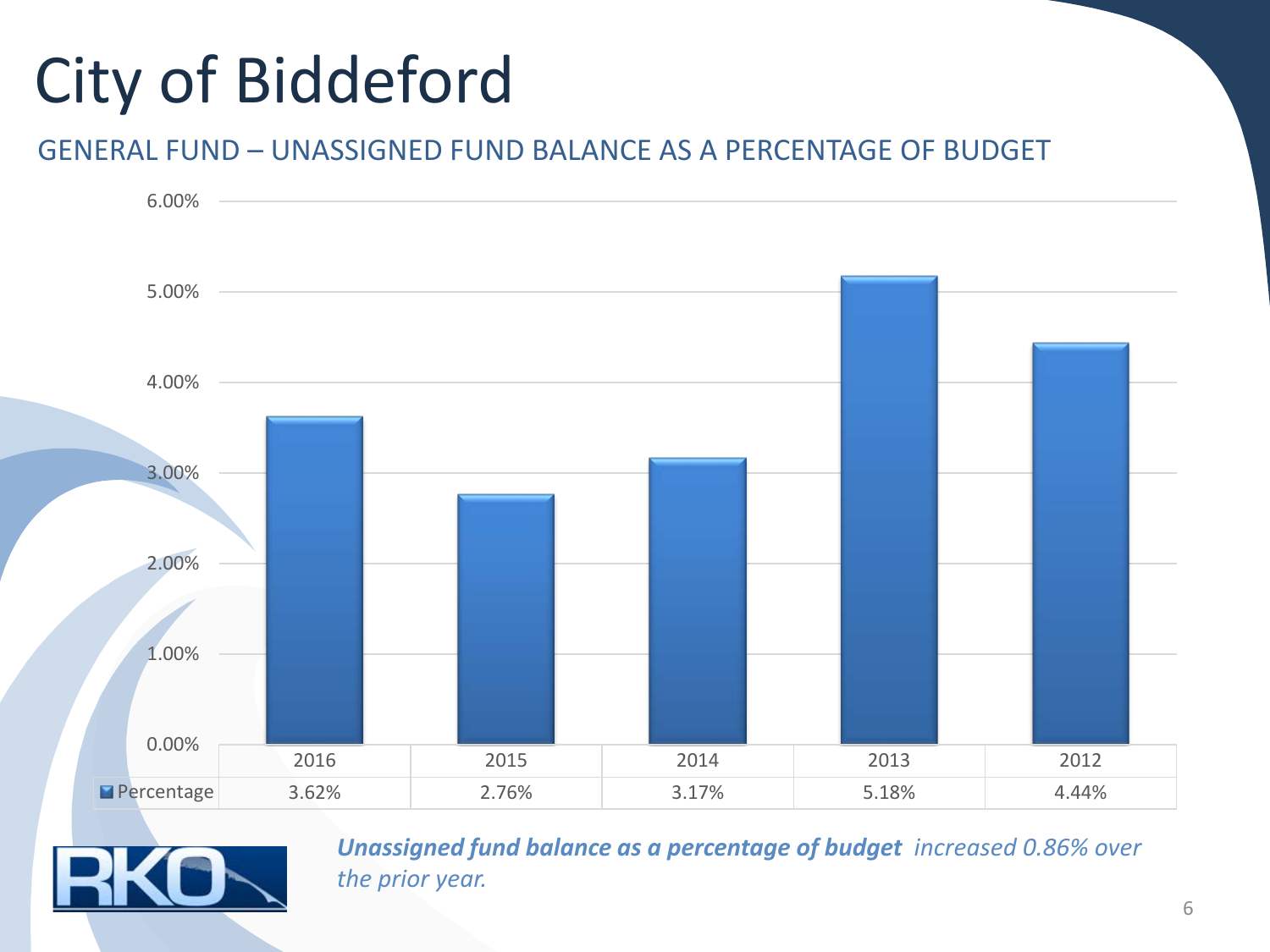# City of Biddeford – School Department

GENERAL FUND - FUND BALANCE ANALYSIS - FY 2012-2016



*Total fund balance increased \$508k over the prior year.*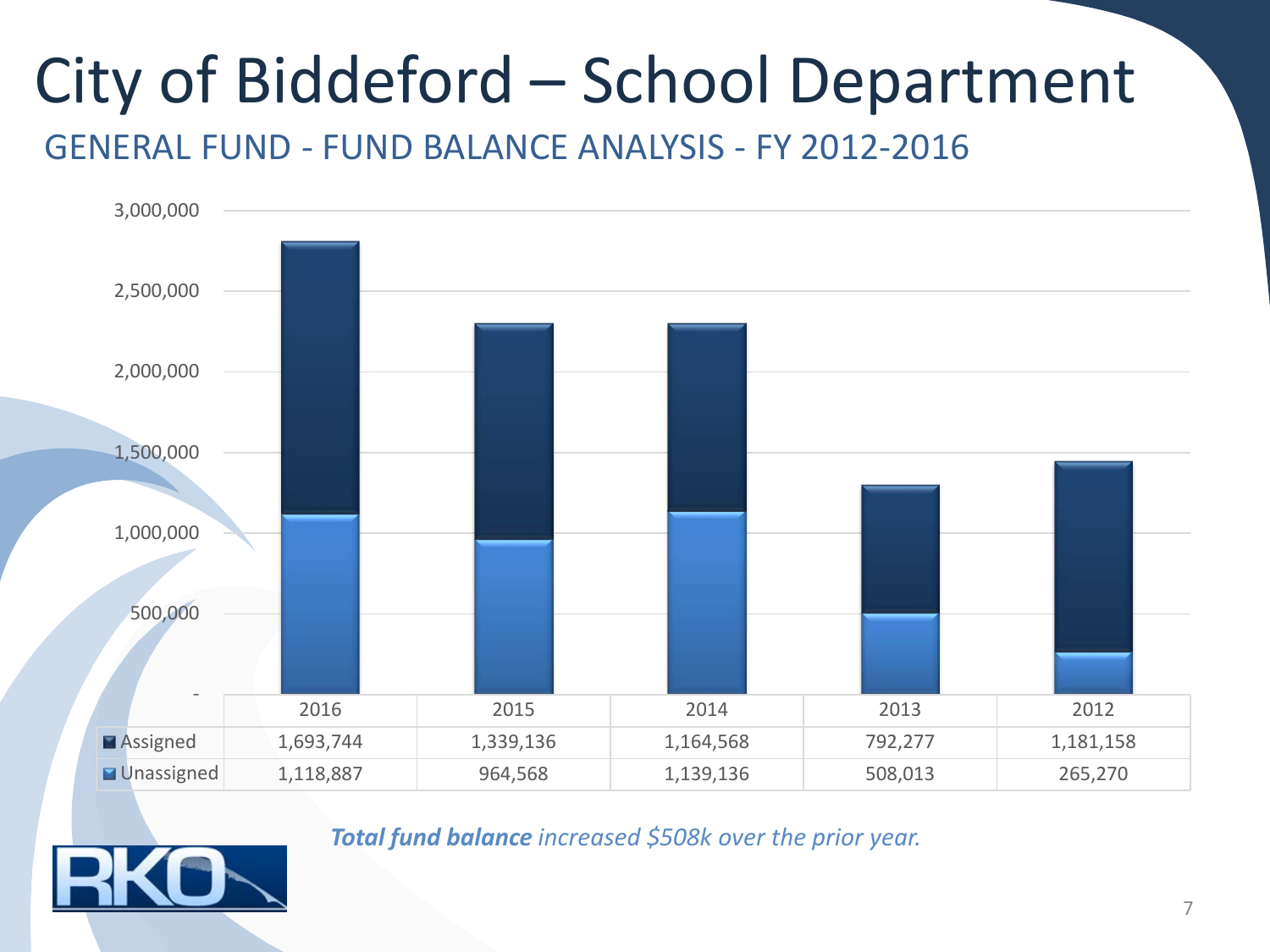## City of Biddeford – School Department GENERAL FUND - REVENUES

|                                 | <b>Budget</b> | <b>Actual</b> | <b>Variance</b> |
|---------------------------------|---------------|---------------|-----------------|
| Local appropriation             | \$22,799,699  | 22,799,699    |                 |
| Intergovernmental revenue       | 10,063,903    | 10,844,912    | 781,009         |
| <b>Charges for services</b>     | 210,697       | 165,646       | (45,051)        |
| Other                           | 238,099       | 273,163       | 35,064          |
| <b>Total revenues</b>           | 33,312,398    | 34,083,420    | 771,022         |
| <b>Budgeted use of surplus</b>  | 1,339,136     |               | (1,339,136)     |
| <b>Total revenues and other</b> | \$34,651,534  | 34,083,420    | (568, 114)      |

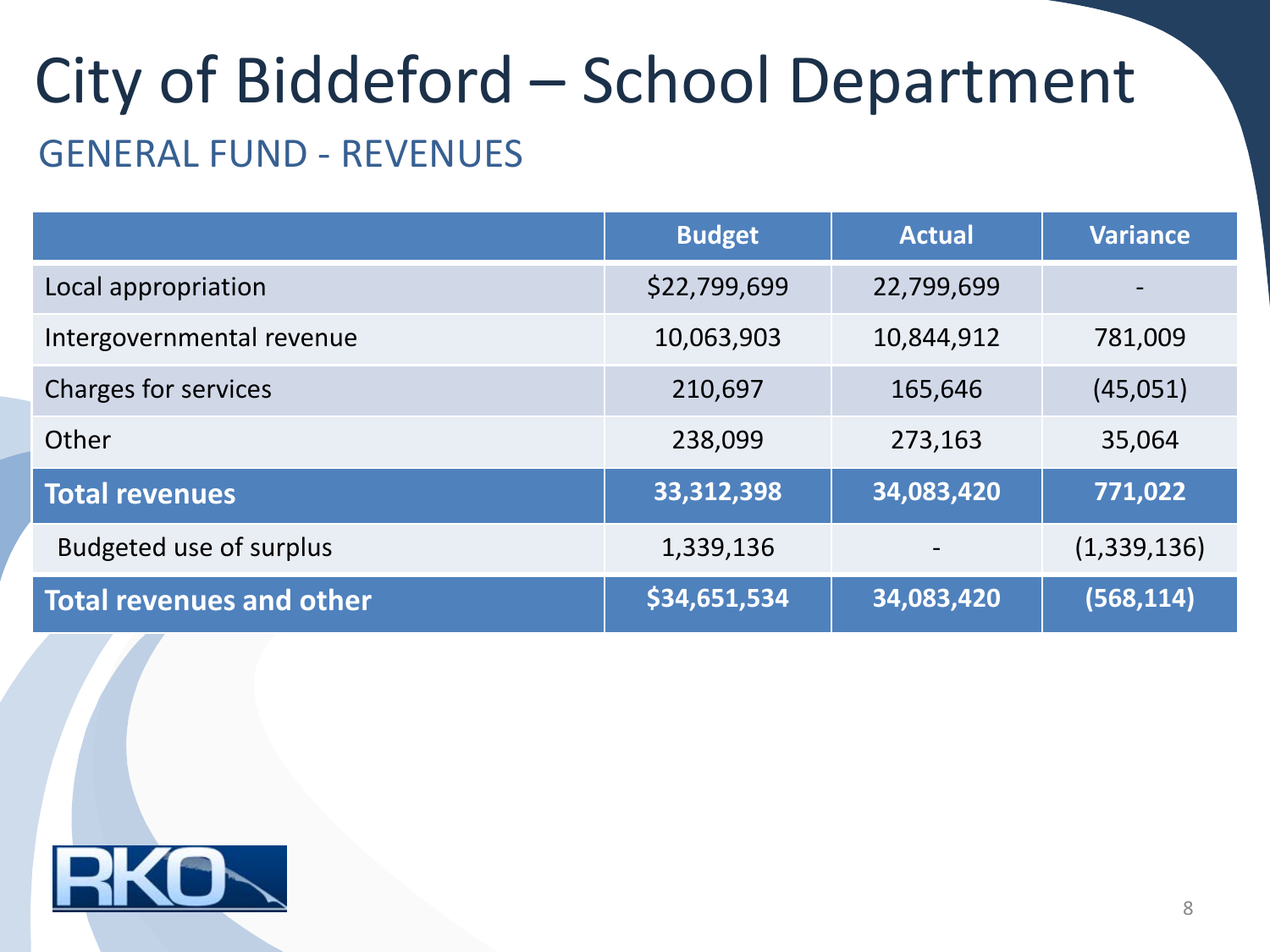### City of Biddeford – School Department GENERAL FUND - EXPENDITURES

|                                    | <b>Budget</b> | <b>Actual</b> | <b>Variance</b> |
|------------------------------------|---------------|---------------|-----------------|
| <b>Regular instruction</b>         | \$12,859,828  | 12,391,976    | 467,852         |
| Special education instruction      | 5,735,323     | 5,395,569     | 339,754         |
| Career and technical instruction   | 2,137,467     | 2,135,667     | 1,800           |
| Other instruction                  | 554,794       | 554,554       | 240             |
| Student and staff support services | 1,901,143     | 1,900,242     | 901             |
| System administration              | 946,257       | 945,940       | 317             |
| School administration              | 1,509,016     | 1,462,724     | 46,292          |
| Transportation                     | 1,327,327     | 1,253,382     | 73,945          |
| <b>Facilities maintenance</b>      | 2,900,164     | 2,893,822     | 6,342           |
| All other costs                    | 7,916         | 7,992         | (76)            |
| <b>Adult education</b>             | 674,106       | 534,431       | 139,675         |
| Debt service                       | 4,098,193     | 4,098,194     | (1)             |
| <b>Total Expenditures</b>          | \$34,651,534  | 33,574,493    | 1,077,041       |

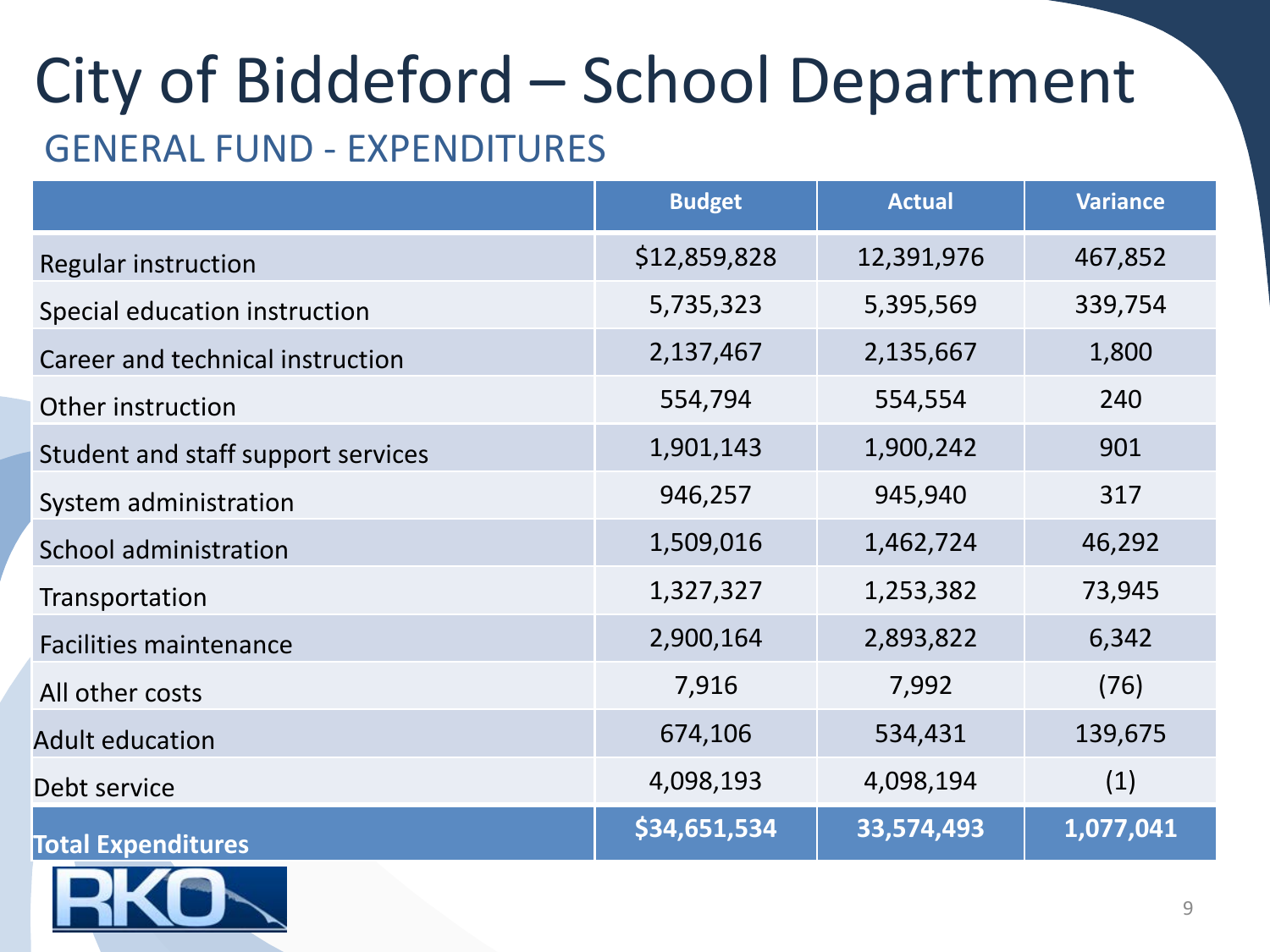## City of Biddeford – School Department

General Fund – Unassigned Fund Balance as a Percentage of Budget



*Unassigned fund balance is currently above 3% of school department budget.*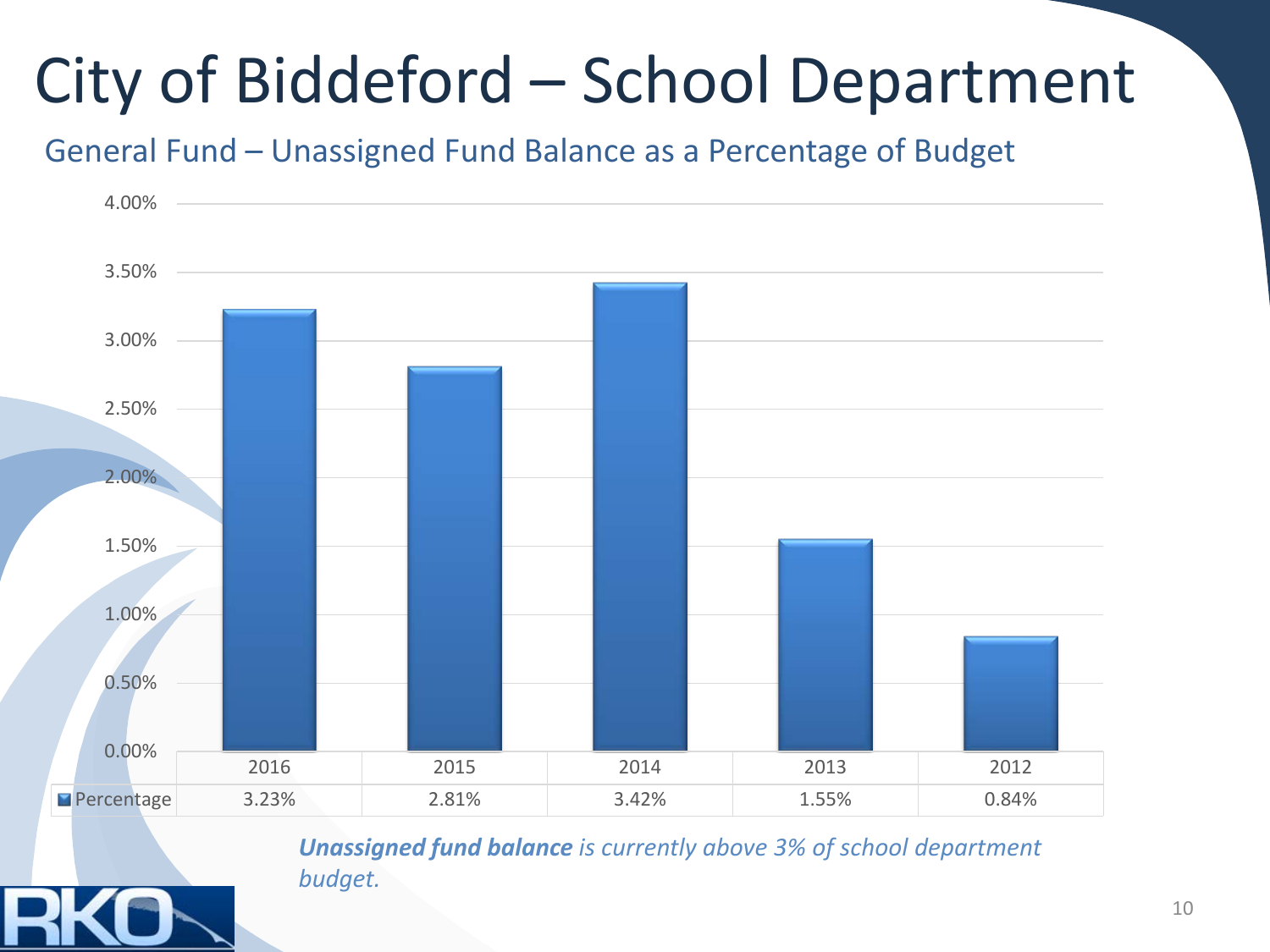## City of Biddeford GENERAL FUND – EXPENDITURE DISTRIBUTION - 2016